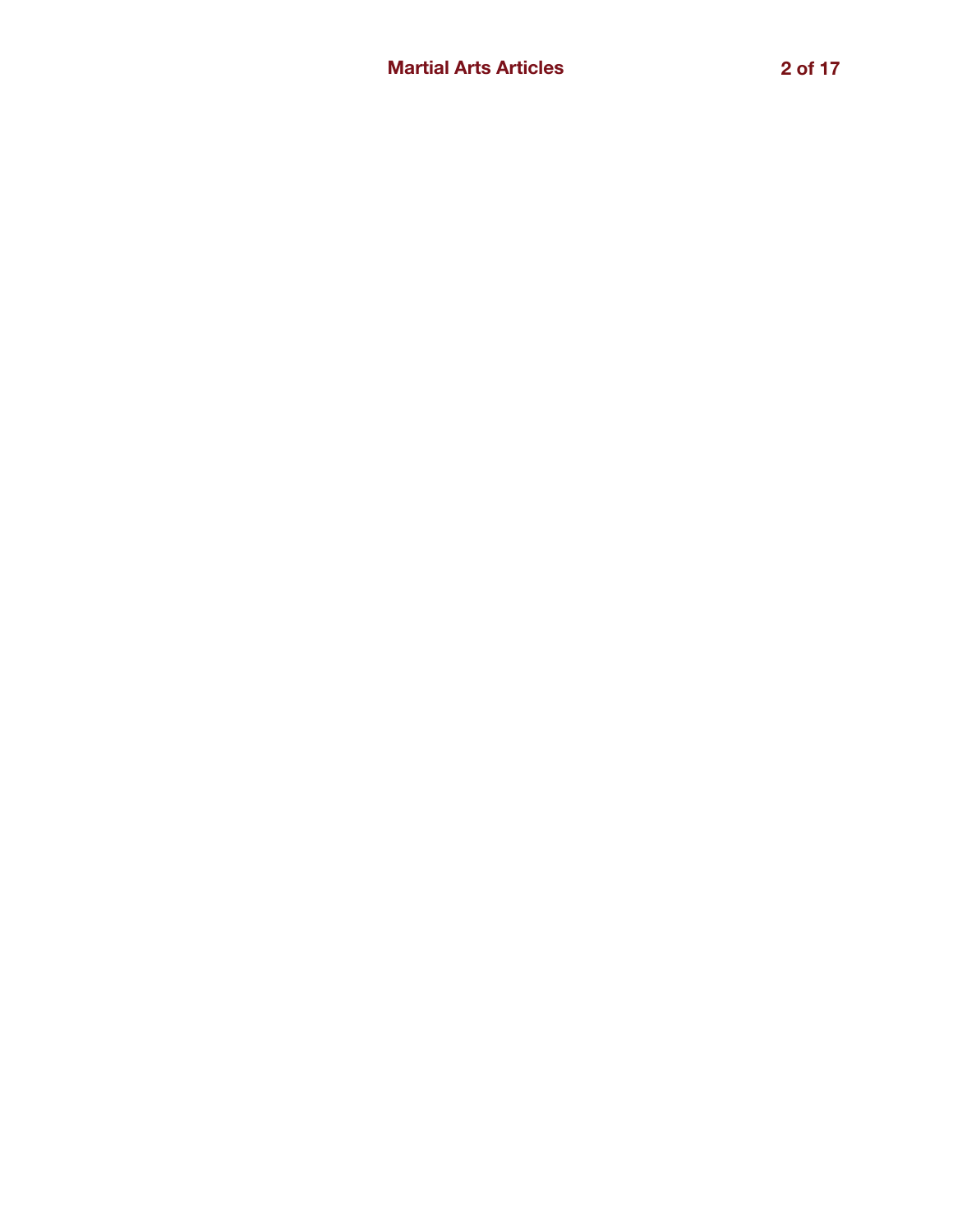## **Shine As Lights In The World!**

"Wherefore, my beloved, as ye have always obeyed, not as in my presence only, but now much more in my absence, work out your own salvation with fear and trembling. For it is God which worketh in you both to will and to do of his good pleasure. Do all things without murmurings and disputings: That ye may be blameless and harmless, the sons of God, without rebuke, in the midst of a crooked and perverse nation, among whom ye shine as lights in the world; Holding forth the word of life; that I may rejoice in the day of Christ, that I have not run in vain, neither laboured in vain." Philippians 2:12-16

God wants Christians to understand the importance of their role in the world. He is working out His Will through us. We are the sons and daughters of God living in the middle of a crooked and perverse nation. God has something to say to this world and He's saying it through us!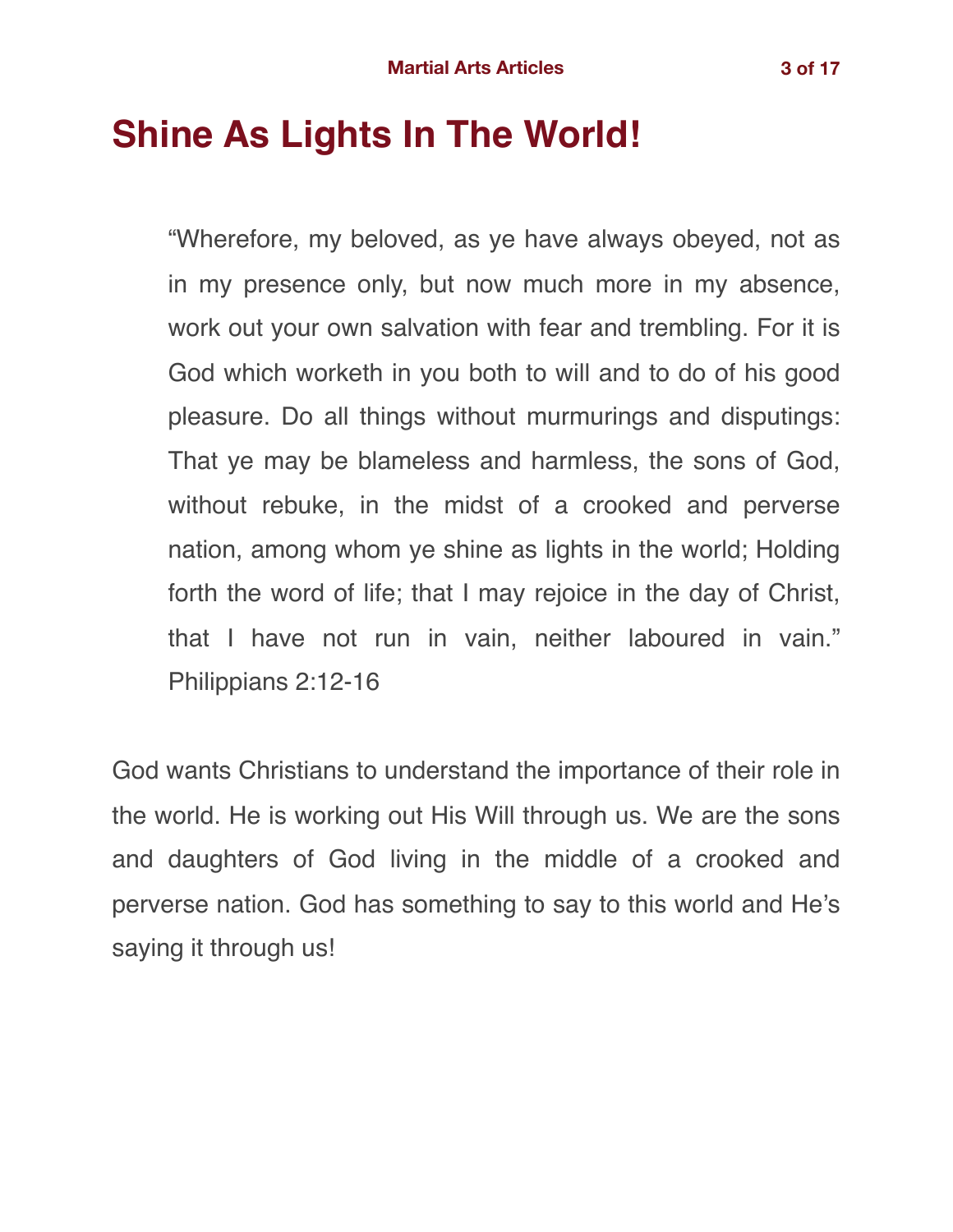Paul wrote to the Christians in Philippi because the light they were shining in their world was not as bright as it could or should be. Unlike some of the other churches Paul wrote, the Philippians were not encumbered with sexual sins or falling into the trap of Judaizers. However, they were experiencing something just as dangerous as any of the sins of that day; they were losing their family unity.

Paul addressed this powerfully when he reminded them that they shined as lights in the world. Paul used the Greek word phainesthe to describe the Philippian Christians. It's in the passive voice and means "are seen, appear." Believers living in Philippi (and everywhere else for that matter) appear to unsaved people as "lights in the world." The word lights is the word phosteres. It means "luminary, star, heavenly light." Christians appear as "stars" to the unsaved in the world. The Apostles Paul and John each used the word one time in their letters. John used phosteres in Revelation 21:11 to describe the Light that lights the New Jerusalem. John learned that Light is Jesus Christ. The same Light that will light the Holy City of Heaven is the same Light the unsaved see in Christians!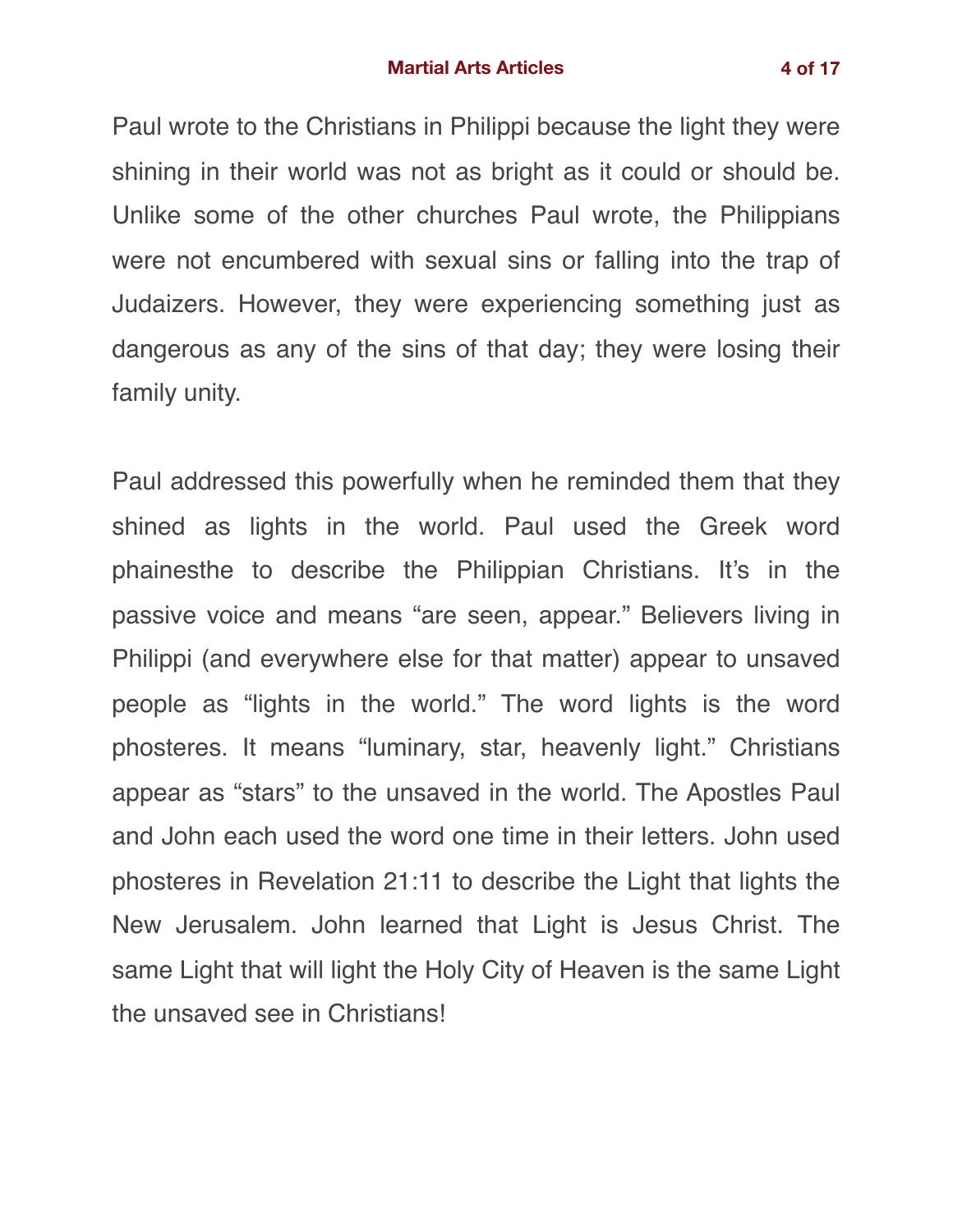The Philippian Christians were seen as "lights" in the midst of a "crooked and perverse generation." That's a description of people living in the 1st Century A.D. – crooked and perverse (perverted, distorted, twisted). Are we any better 2,000 years later? I don't think so. The human heart has been crooked and twisted since Adam plunged the race into sin thousands of years ago. Christians today continue to appear as lights in a crooked and perverse generation.

We're going to ask and answer four extremely important questions for Christians in this study: (1) Why Do We Shine? (2) Who Do We Shine? (3) Where Do We Shine? (4) How Do We Shine? The study is designed for you to print these pages to add to a notebook. You can write your answers to each point and use it as a guide in your life and ministry. I promise you that the right answer to these questions will revolutionize your life and empower the Church in a way the world has not seen for a long time. We also invite you to share this study with Christian friends. Ask God to lead you to lead others to the greatest experience of our life on earth: Shining as Lights in the World!

### [\(https://gracelifethoughts.files.wordpress.com/2011/12/shining-as](https://gracelifethoughts.files.wordpress.com/2011/12/shining-as-lights-in-thec2a0world.pdf)[lights-in-thec2a0world.pdf](https://gracelifethoughts.files.wordpress.com/2011/12/shining-as-lights-in-thec2a0world.pdf))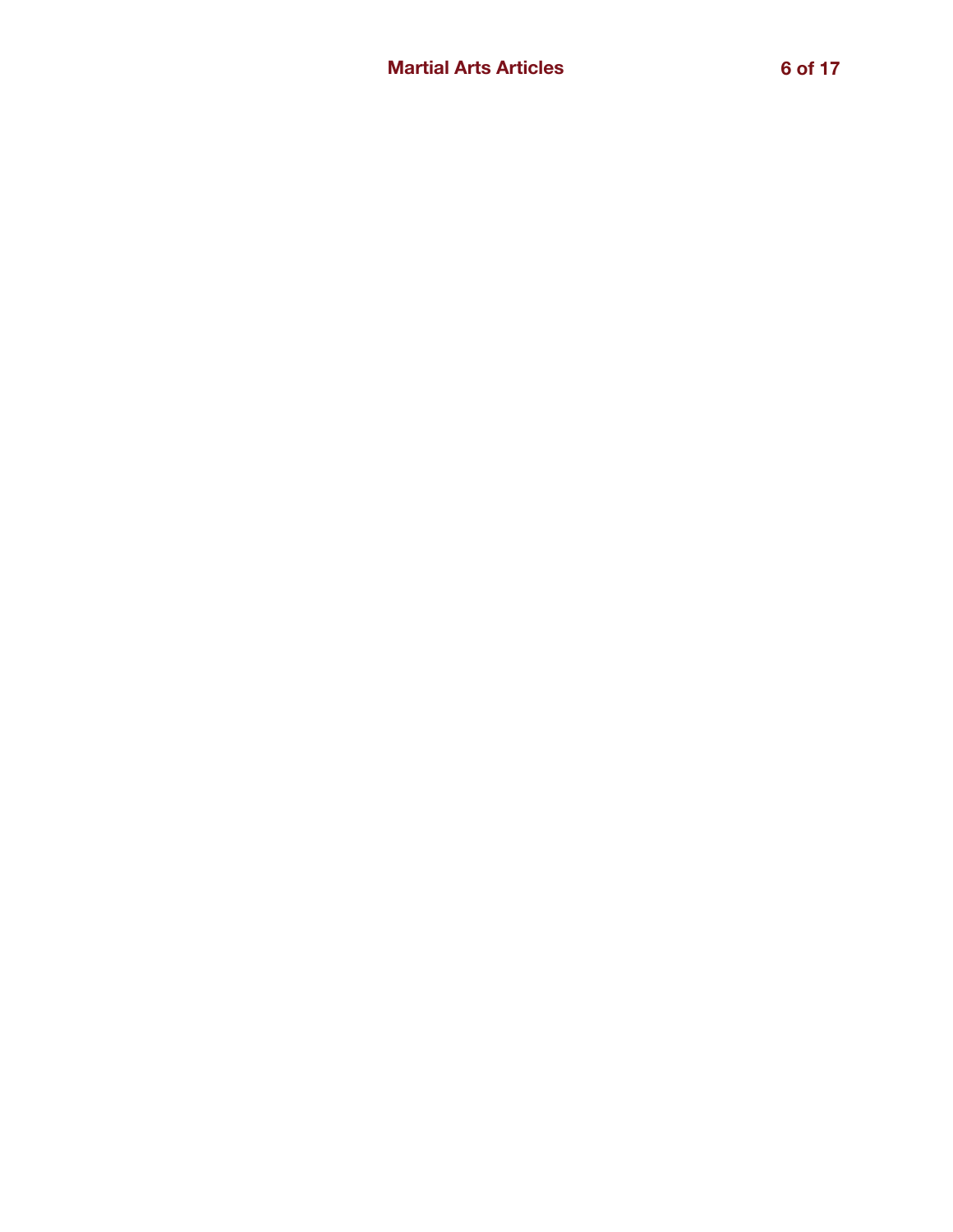## **Teaching Wisdom to Your Children**

#### **Love Your Soul**

The words of King Solomon in Proverbs 19:8 are powerful: "He that getteth wisdom loveth his own soul: he that keepeth understanding shall find good." Our parents teach us from an early age how to love them, ourselves and others, but what about our soul? The soul is eternal. The body dies, but the real you lives forever. We spend so much time taking care of our bodies and improving our minds and relationships with others, but shouldn't be learn how to care for our eternal soul?

King Solomon was one of the wisest people who ever lived. The Bible tells us: "And all Israel heard of the judgment which the king had judged; and they feared the king: for they saw that the wisdom of God was in him, to do judgment … And God gave Solomon wisdom and understanding exceeding much, and largeness of heart, even as the sand that is on the sea shore … And Solomon's wisdom excelled the wisdom of all the children of the east country, and all the wisdom of Egypt … And there came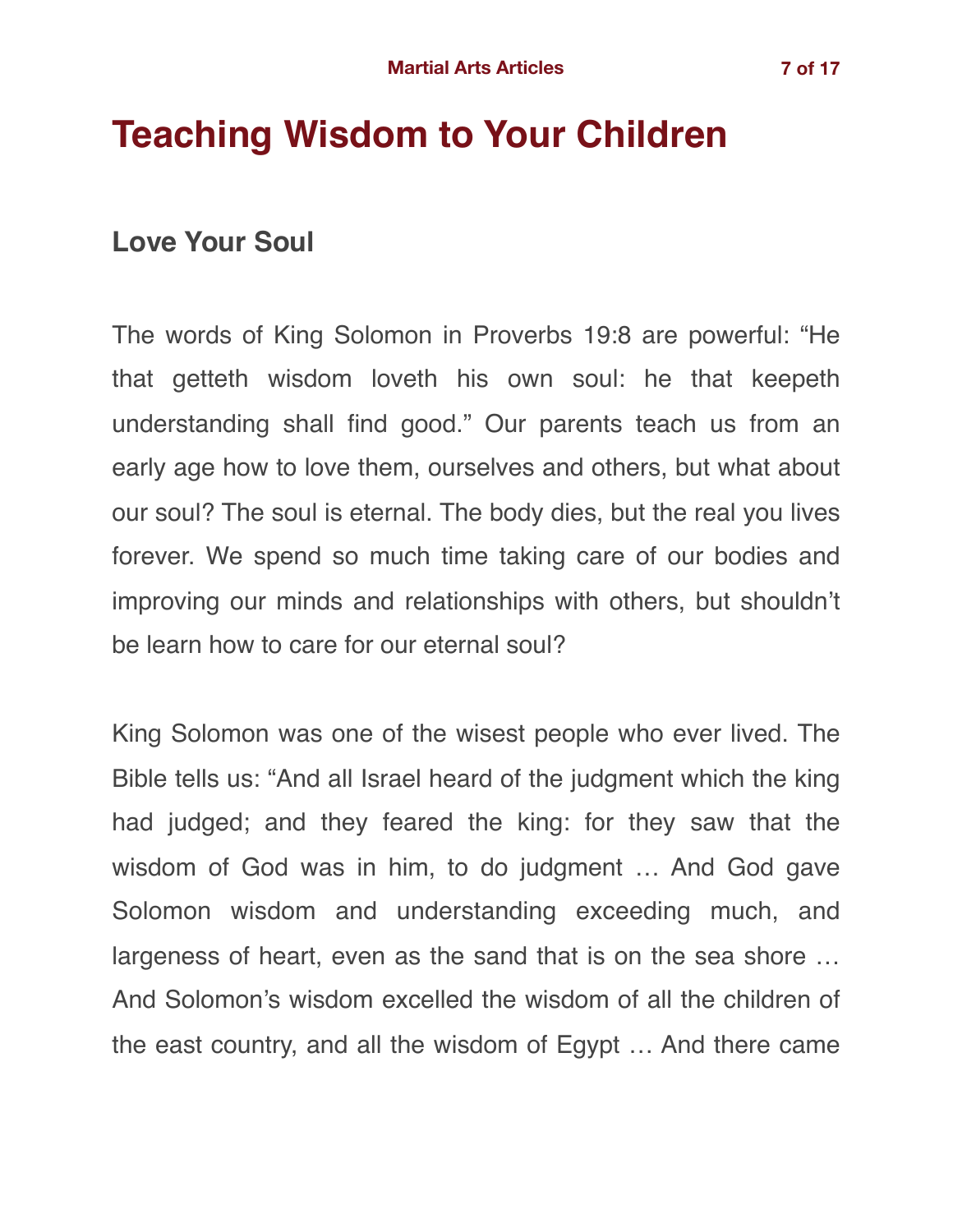of all people to hear the wisdom of Solomon, from all kings of the earth, which had heard of his wisdom." 1 Kings 3:28; 4:29,30,34 Solomon had a wise father. King David was not perfect, but he was wise. David loved God and wanted to do God's will. David loved his son and wanted him to be wise. Solomon learned so much about wisdom from his father and from God. Solomon made the correct choice in his early years: to get wisdom.

[https://gracelifethoughts.files.wordpress.com/2015/11/teaching](https://gracelifethoughts.files.wordpress.com/2015/11/teaching-wisdom-to-our-children-e28093-partc2a01.pdf)[wisdom-to-our-children-e28093-partc2a01.pdf](https://gracelifethoughts.files.wordpress.com/2015/11/teaching-wisdom-to-our-children-e28093-partc2a01.pdf)

[https://gracelifethoughts.files.wordpress.com/2011/12/teaching](https://gracelifethoughts.files.wordpress.com/2011/12/teaching-wisdom-to-our-children-part-2.pdf)[wisdom-to-our-children-part-2.pdf](https://gracelifethoughts.files.wordpress.com/2011/12/teaching-wisdom-to-our-children-part-2.pdf)

[https://gracelifethoughts.files.wordpress.com/2011/12/teaching](https://gracelifethoughts.files.wordpress.com/2011/12/teaching-wisdom-to-our-children-part-3.pdf)[wisdom-to-our-children-part-3.pdf](https://gracelifethoughts.files.wordpress.com/2011/12/teaching-wisdom-to-our-children-part-3.pdf)

[https://gracelifethoughts.files.wordpress.com/2011/12/teaching](https://gracelifethoughts.files.wordpress.com/2011/12/teaching-wisdom-to-our-children-part-4.pdf)[wisdom-to-our-children-part-4.pdf](https://gracelifethoughts.files.wordpress.com/2011/12/teaching-wisdom-to-our-children-part-4.pdf)

[https://gracelifethoughts.files.wordpress.com/2011/12/teaching](https://gracelifethoughts.files.wordpress.com/2011/12/teaching-wisdom-to-our-children-part-5.pdf)[wisdom-to-our-children-part-5.pdf](https://gracelifethoughts.files.wordpress.com/2011/12/teaching-wisdom-to-our-children-part-5.pdf)

\_\_\_\_\_\_\_\_\_\_\_\_\_\_\_\_\_\_\_\_\_\_\_\_\_\_\_\_\_\_\_\_\_\_\_\_\_\_\_\_\_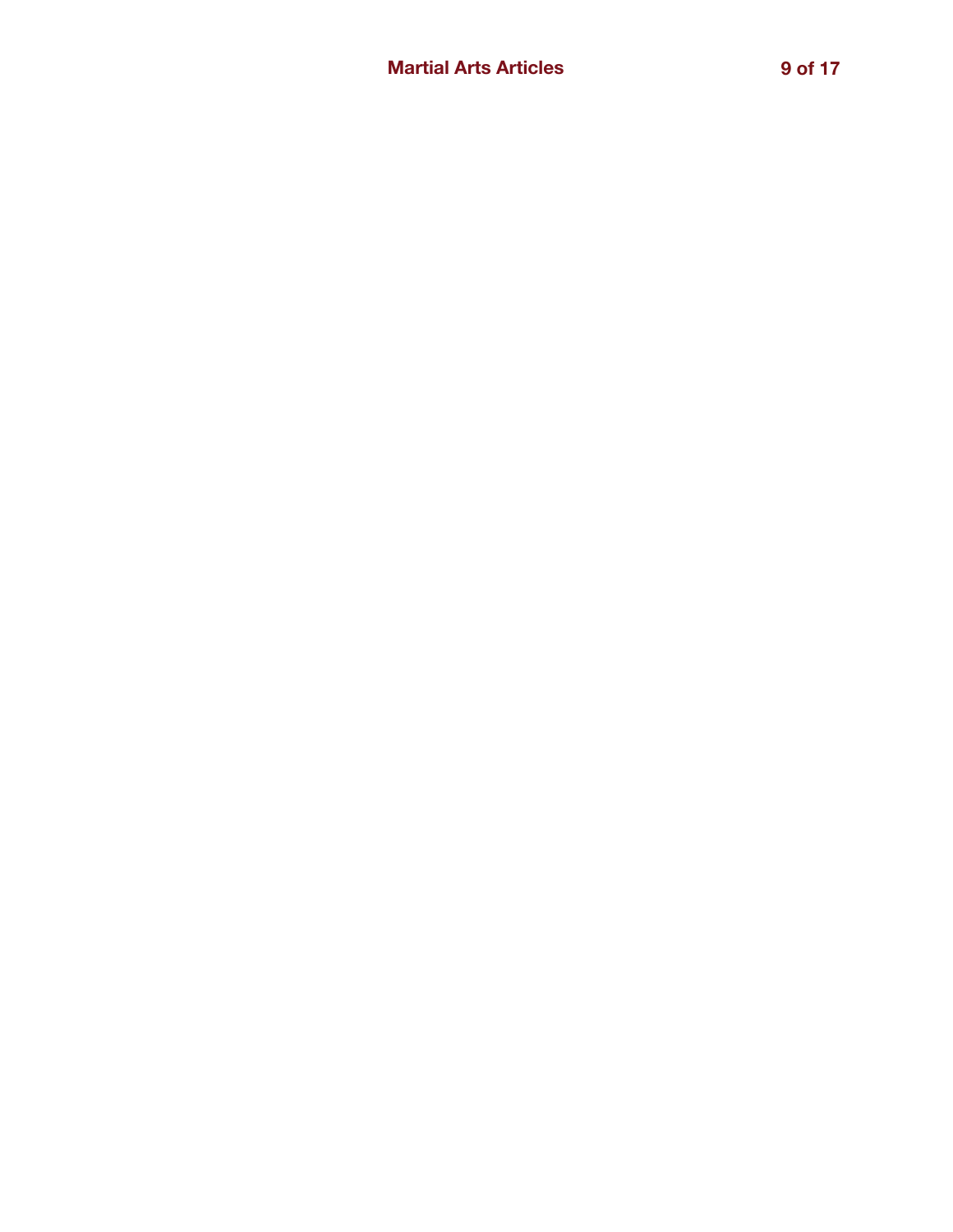## **Better Than A Warrior**

Martial artists are part of an ancient legacy of warriors from every corner of the world and segment of society. Some of the greatest warriors of history came from Israel, God's chosen people. One of the most powerful and influential warriors of Israel's history was King David. He defended Israel against mighty armies and powerful enemies. David expanded the territories of Israel and made it one of the greatest empires on earth. So, why would the king's son write this: "Better a patient man than a warrior, a man who controls his temper than one who takes a city"? How could a patient man possibly be better than a warrior who protects his people and has the skill to take a city?

Patience has a long history with God's people. Patience is often connected to waiting on God's promises. If God promises something will happen, it will happen. What God's people have had to do is wait and have faith that God will do as He promised. Waiting is not something that is built into the natural character traits of human beings. We are born impatient. We hate to wait. We want what we want when we want it and we don't want to wait for it. That's our way. God's ways are not our ways. God's timing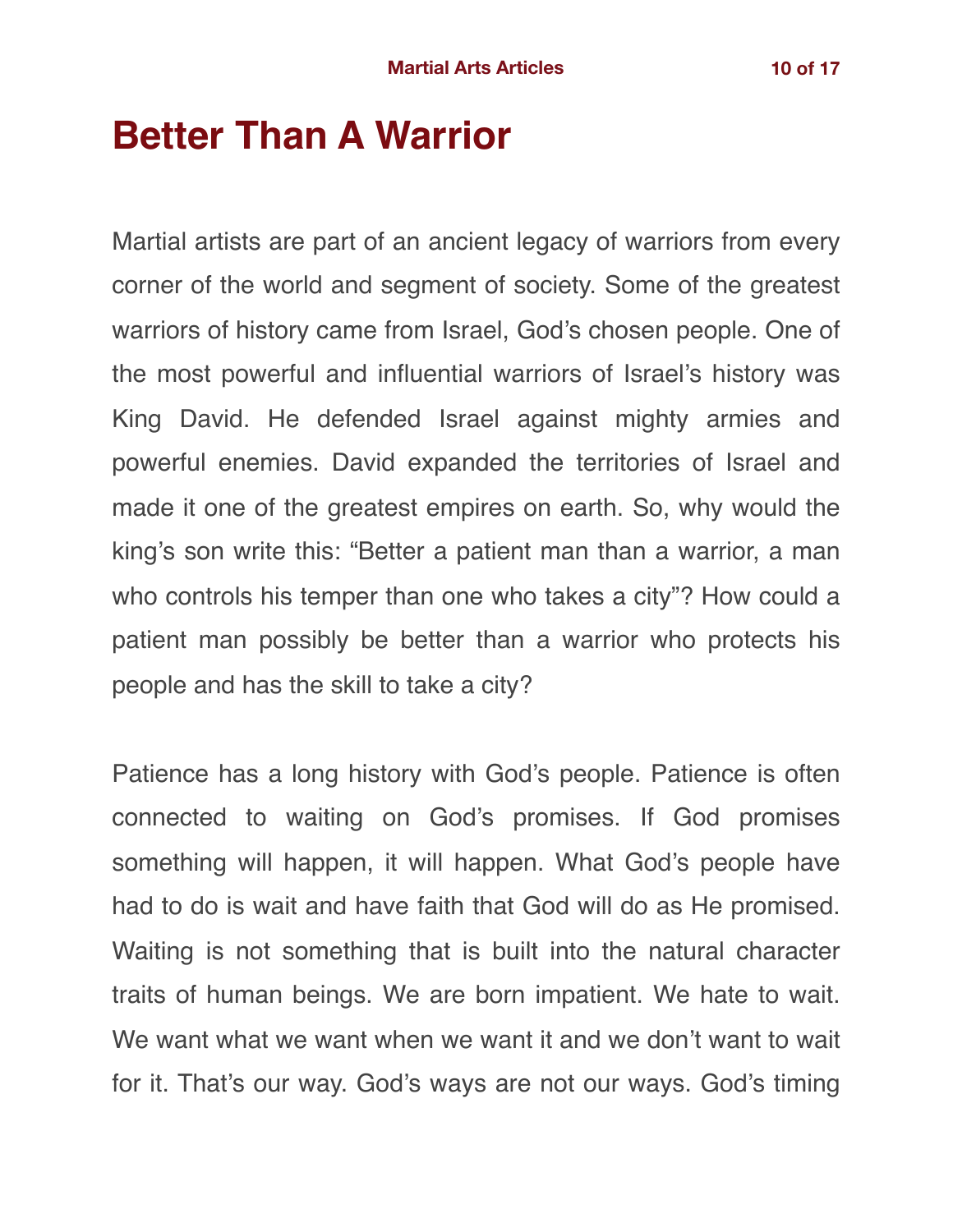for everything is perfect because He is perfect. Our timing for everything is imperfect because we are imperfect. We experience success in life as we wait patiently and expectantly on Him. Waiting is never easy, but waiting on God is a sure thing. We know He will always live up to His promise.

[https://gracelifethoughts.files.wordpress.com/2018/02/better-than](https://gracelifethoughts.files.wordpress.com/2018/02/better-than-a-warrior.pdf)[a-warrior.pdf](https://gracelifethoughts.files.wordpress.com/2018/02/better-than-a-warrior.pdf)

\_\_\_\_\_\_\_\_\_\_\_\_\_\_\_\_\_\_\_\_\_\_\_\_\_\_\_\_\_\_\_\_\_\_\_\_\_\_\_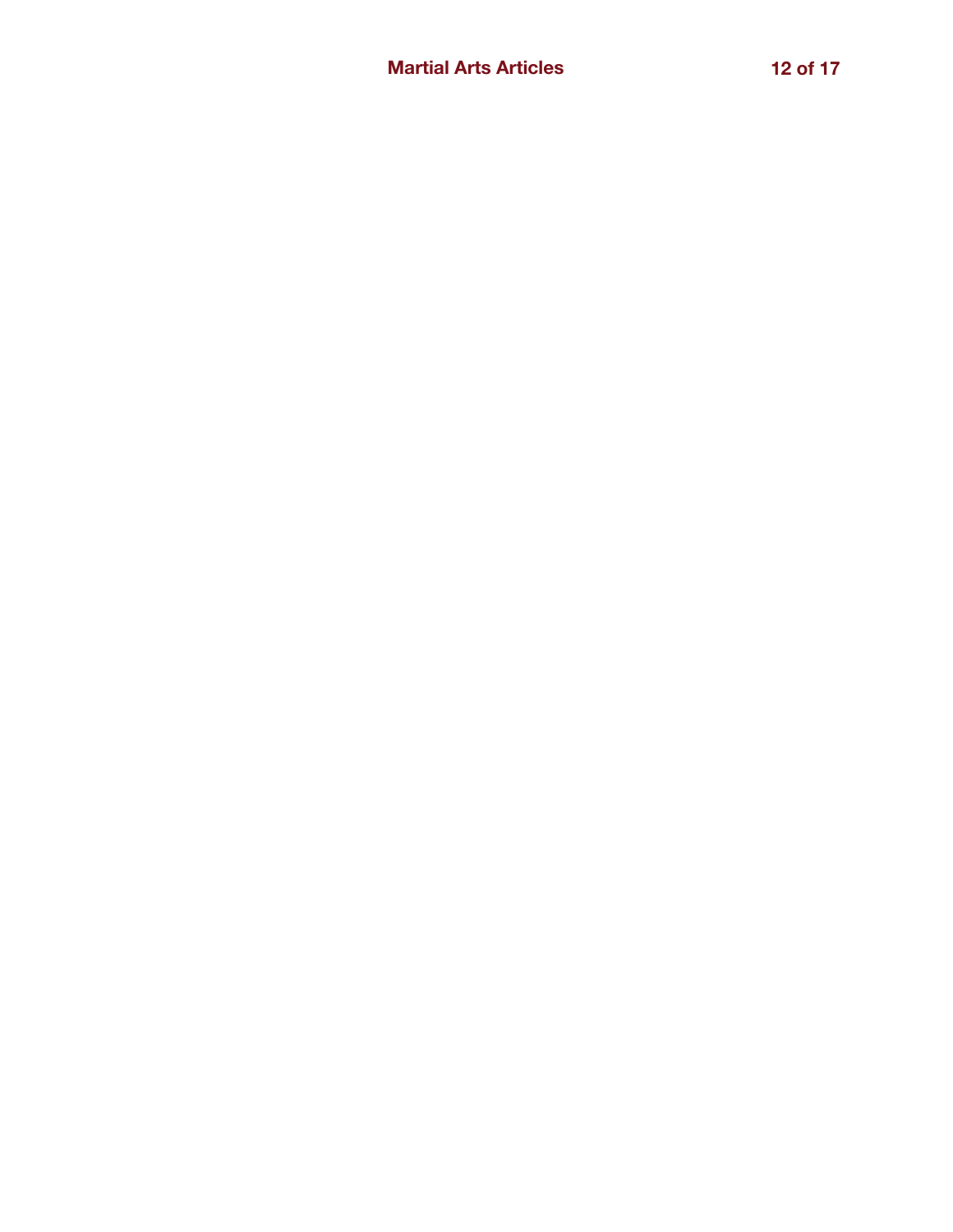## **The Foundation of Christian Martial Arts**

The foundation of martial arts includes health, fitness, stance and movement. Martial artists would do well to concentrate on those four areas. If we are not healthy, we cannot defend ourselves or people we love successfully over a long period of time. If we are not fit, we cannot defend ourselves or people we love successfully over a long period of time. If we do not have a strong stance, we cannot defend ourselves or people we love successfully during an attack. If we cannot move quickly and effectively, we cannot defend ourselves or people we love successfully during an attack. The four K's of Karate speak well to the foundation of martial arts. They are Kihon, Kata, Kumite and Kime. Kihon is the fundamentals, the basics of the art. Kihon is as basic as yielding to oncoming force, clearing the midline from the direction of violence in a personal attack, connecting with the attacker from a position of safety, taking control of the attacker's movements and redirecting the attacker to an empty place where they are no longer a threat to you or people you are protecting. Kata is patterns of self-defense. Bunkai is the application of Kata which leads to Kumite, the practice of self-defense against realistic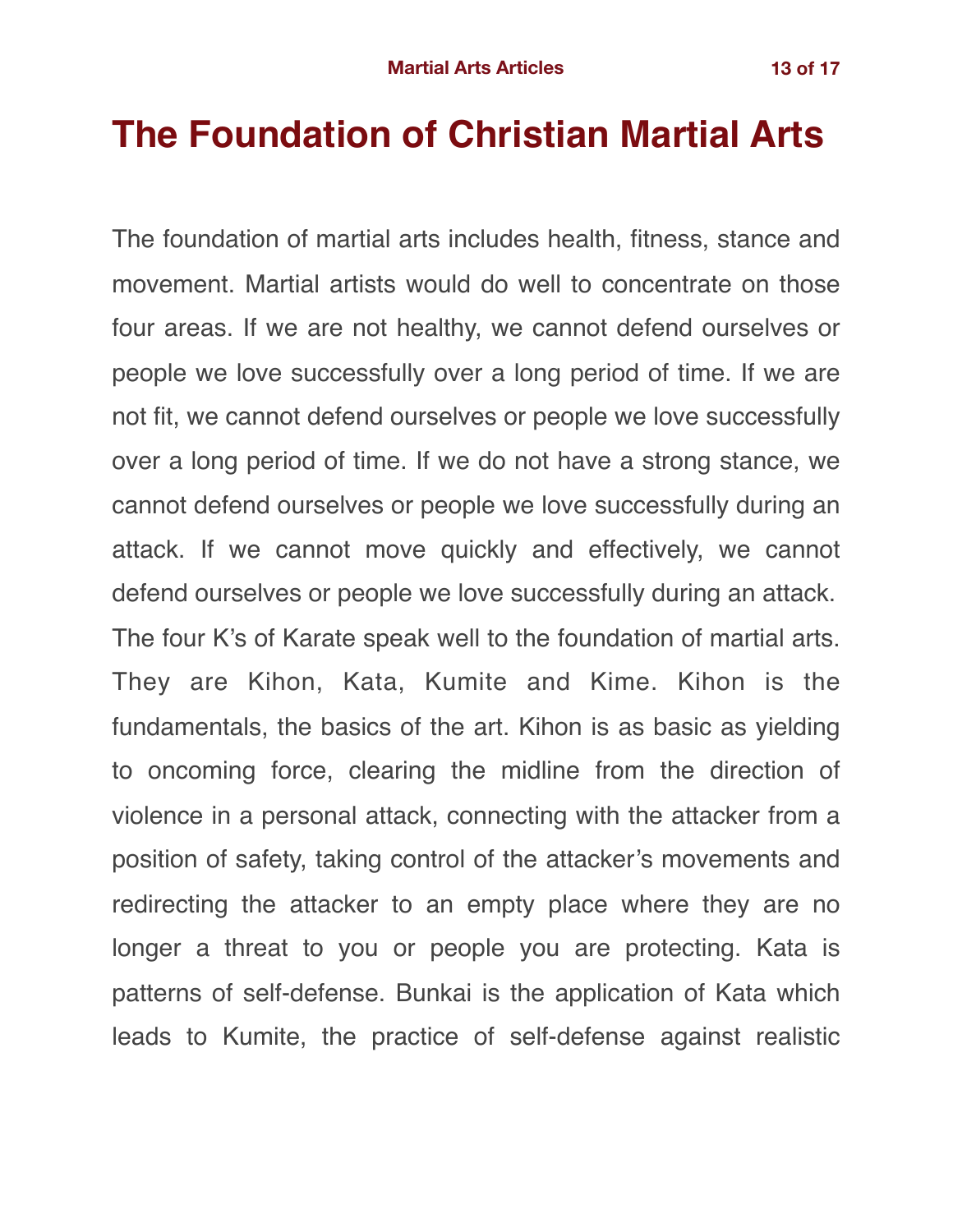attacks. Kime is the concentrated focus necessary to deal with an attack efficiently and effectively.

The foundation of Christianity includes Faith, Commitment, Power and Praise. Christians would do well to concentrate on these four areas. If we not have faith, we do not have salvation. If we do not have commitment, we do not have ministry. If we do not have power, we do not have blessing. If we do not have praise, we do not have fellowship.

[https://gracelifethoughts.files.wordpress.com/2018/01/foundation](https://gracelifethoughts.files.wordpress.com/2018/01/foundation-of-christian-martial-arts.pdf)[of-christian-martial-arts.pdf](https://gracelifethoughts.files.wordpress.com/2018/01/foundation-of-christian-martial-arts.pdf)

\_\_\_\_\_\_\_\_\_\_\_\_\_\_\_\_\_\_\_\_\_\_\_\_\_\_\_\_\_\_\_\_\_\_\_\_\_\_\_\_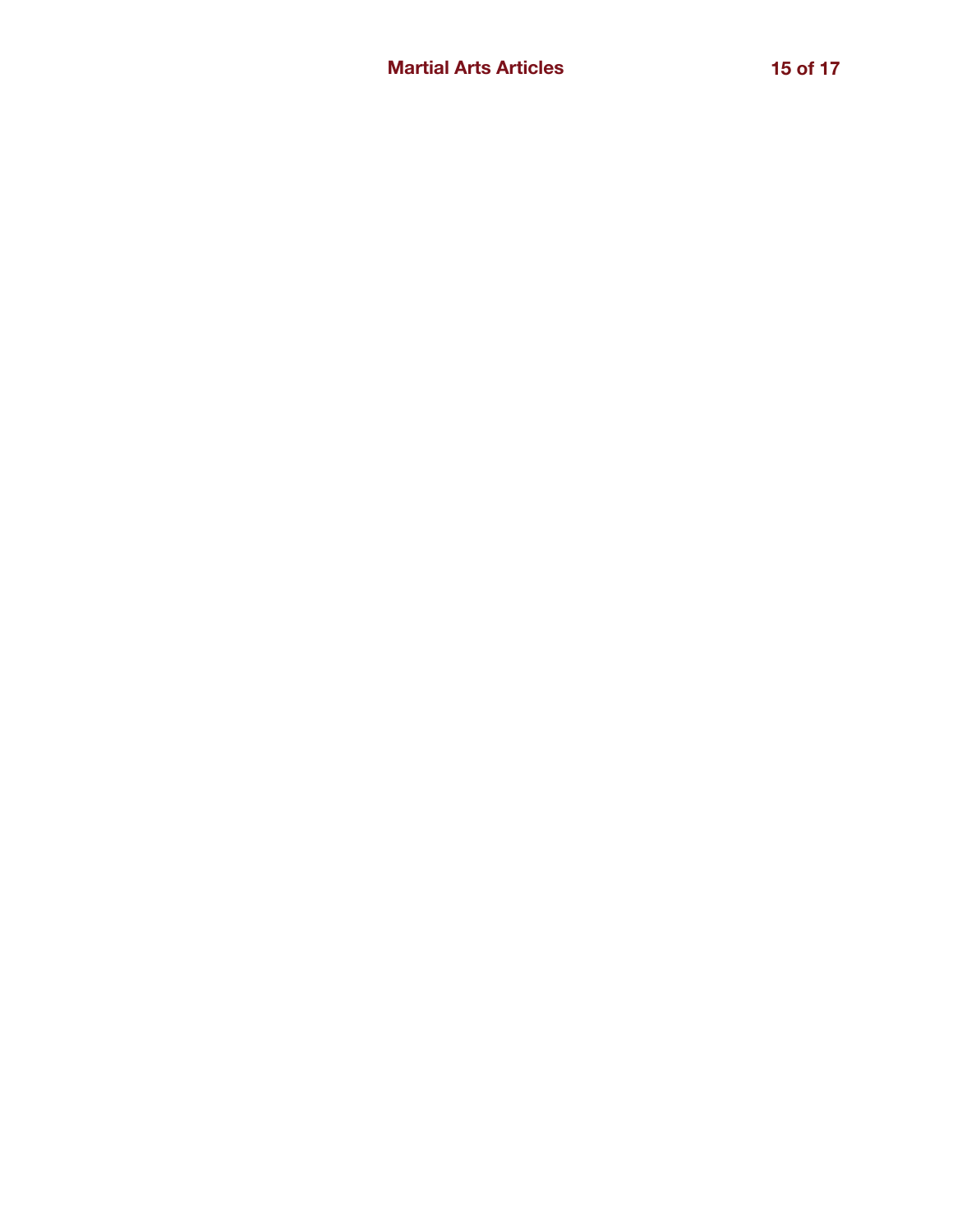## **The Mind of Christ**

One of the primary opportunities in teaching martial arts in a Christian environment is helping our students become like Christ. "Let this mind be in you, which was also in Christ Jesus."(Philippians 2:5) How is that done? Building character qualities in the lives of our students that resemble the character of Christ.

"Therefore, having been justified by faith, we have peace with God through our Lord Jesus Christ, through whom also we have access by faith into this grace in which we stand, and rejoice in hope of the glory of God. And not only that, but we also glory in tribulations, knowing that tribulation produces perseverance; and perseverance, character; and character, hope. Now hope does not disappoint, because the love of God has been poured out in our hearts by the Holy Spirit who was given to us." (Romans 5:1-5 … NKJV)